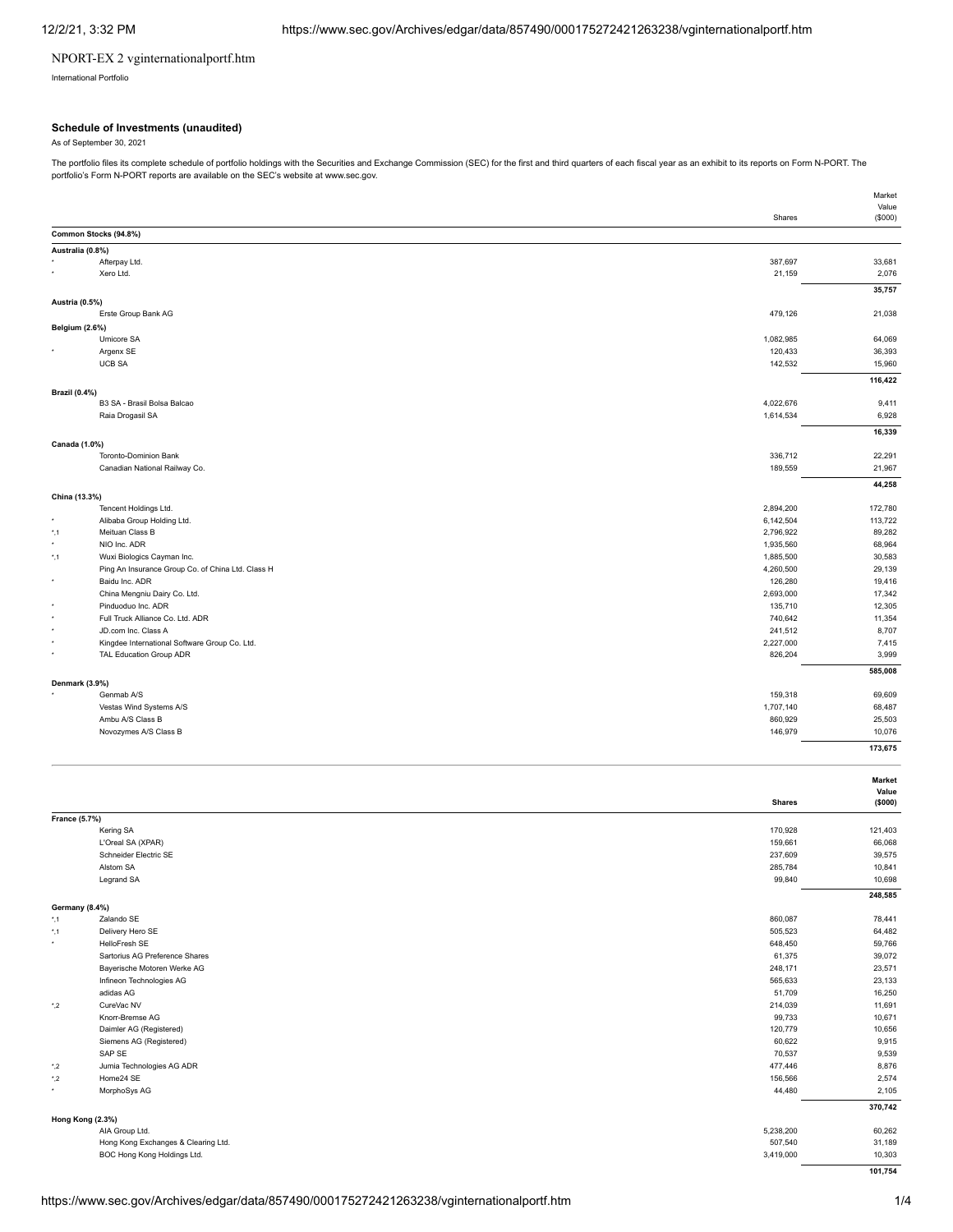# 12/2/21, 3:32 PM https://www.sec.gov/Archives/edgar/data/857490/000175272421263238/vginternationalportf.htm

| India (1.6%)      |                                                                   |           |                 |
|-------------------|-------------------------------------------------------------------|-----------|-----------------|
|                   | Housing Development Finance Corp. Ltd.                            | 1,000,325 | 36,970          |
|                   | HDFC Bank Ltd.                                                    | 1,050,976 | 22,468          |
|                   | Larsen & Toubro Ltd.                                              | 338,713   | 7,747           |
| $^{\star}$ , 3, 4 | ANI Technologies Private Ltd. PP (Acquired 12/1/15, Cost \$5,969) | 19,170    | 2,720           |
|                   |                                                                   |           | 69,905          |
| Indonesia (0.3%)  |                                                                   |           |                 |
|                   | Bank Central Asia Tbk PT                                          | 4,501,900 | 10,965          |
| Israel $(0.3%)$   |                                                                   |           |                 |
| $\star$           | Wix.com Ltd.                                                      | 69,195    | 13,560          |
| Italy (3.3%)      |                                                                   |           |                 |
|                   | Ferrari NV                                                        | 254,073   | 53,025          |
|                   | <b>EXOR NV</b>                                                    | 400,975   | 33,649          |
|                   | Intesa Sanpaolo SpA                                               | 7,691,640 | 21,775          |
|                   | Stellantis NV                                                     | 907,257   | 17,266          |
| ۰                 | FinecoBank Banca Fineco SpA                                       | 513,247   | 9,270           |
|                   | Stellantis NV (XNYS)                                              | 420,676   | 8,017           |
|                   |                                                                   |           | 143,002         |
| Japan (8.2%)      |                                                                   |           |                 |
|                   | M3 Inc.                                                           | 1,453,400 | 103,582         |
|                   | Nidec Corp.                                                       | 697,100   | 76,848          |
|                   | SMC Corp.                                                         | 68,600    | 42,800          |
|                   | Sony Group Corp.                                                  | 257,900   | 28,632          |
|                   | Recruit Holdings Co. Ltd.                                         | 434,400   | 26,553          |
|                   | Bridgestone Corp.                                                 | 398,100   | 18,835          |
|                   | Takeda Pharmaceutical Co. Ltd.                                    | 426,900   | 14,080          |
|                   |                                                                   |           |                 |
|                   |                                                                   |           | Market<br>Value |
|                   |                                                                   | Shares    | (\$000)         |
|                   | Murata Manufacturing Co. Ltd.                                     | 126,100   | 11,154          |

| Murata Manufacturing Co. Ltd.                                | 126,100   | 11,154  |
|--------------------------------------------------------------|-----------|---------|
| Toyota Motor Corp.                                           | 551,500   | 9,826   |
| Kubota Corp.                                                 | 441,800   | 9,403   |
| Sekisui Chemical Co. Ltd.                                    | 528,700   | 9,084   |
| SBI Holdings Inc.                                            | 293,000   | 7,176   |
| SoftBank Group Corp.                                         | 84,500    | 4,883   |
|                                                              |           | 362,856 |
| Netherlands (10.1%)                                          |           |         |
| <b>ASML Holding NV</b>                                       | 325,068   | 242,845 |
| Adyen NV<br>*,1                                              | 54,402    | 152,074 |
| Royal Dutch Shell plc Class A (XLON)                         | 2,162,806 | 48,329  |
| Norway (0.8%)                                                |           | 443,248 |
| Equinor ASA                                                  | 1,102,467 | 28,037  |
| <b>DNB Bank ASA</b>                                          | 371,856   | 8,454   |
|                                                              |           | 36,491  |
| Singapore (0.3%)                                             |           |         |
| Sea Ltd. ADR                                                 | 45,808    | 14,601  |
| South Korea (0.8%)                                           |           |         |
| Samsung Electronics Co. Ltd.                                 | 326,116   | 20,218  |
| Samsung SDI Co. Ltd.                                         | 24,967    | 14,898  |
|                                                              |           | 35,116  |
| Spain (0.9%)<br>Banco Bilbao Vizcaya Argentaria SA           | 3,354,520 | 22,142  |
| Iberdrola SA (XMAD)                                          | 1,723,122 | 17,335  |
|                                                              |           | 39,477  |
| Sweden (2.1%)                                                |           |         |
| Atlas Copco AB Class A                                       | 790,226   | 47,718  |
| Kinnevik AB Class B                                          | 607,166   | 21,345  |
| Assa Abloy AB Class B                                        | 430,873   | 12,498  |
| Svenska Handelsbanken AB Class A                             | 938,357   | 10,509  |
|                                                              |           | 92,070  |
| Switzerland (3.9%)<br>Roche Holding AG                       | 114,779   | 41,891  |
| Nestle SA (Registered)                                       | 329,561   | 39,709  |
| Temenos AG (Registered)                                      | 154,447   | 20,957  |
| Lonza Group AG (Registered)                                  | 22,033    | 16,527  |
| Alcon Inc.                                                   | 188,911   | 15,296  |
| Chocoladefabriken Lindt & Spruengli AG Ptg. Ctf.             | 1,258     | 14,061  |
| Cie Financiere Richemont SA Class A (Registered)             | 129,011   | 13,376  |
| Sika AG (Registered)                                         | 30,315    | 9,585   |
| Straumann Holding AG (Registered)                            | 770       | 1,381   |
|                                                              |           | 172,783 |
| Taiwan (2.8%)<br>Taiwan Semiconductor Manufacturing Co. Ltd. | 5,986,000 | 123,803 |
| United Kingdom (4.4%)                                        |           |         |
| Ocado Group plc                                              | 1,929,261 | 43,115  |
| AstraZeneca plc                                              | 257,364   | 31,017  |
| Diageo plc                                                   | 627,071   | 30,360  |
| Reckitt Benckiser Group plc                                  | 215,852   | 16,957  |
| Barclays plc                                                 | 5,641,963 | 14,336  |
| National Grid plc                                            | 1,099,786 | 13,105  |
| GlaxoSmithKline plc                                          | 665,882   | 12,567  |
| Bunzl plc                                                    | 379,848   | 12,533  |
| Burberry Group plc                                           | 416,360   | 10,133  |
|                                                              |           |         |
|                                                              |           | Market  |
|                                                              |           | Value   |
|                                                              | Shares    | (\$000) |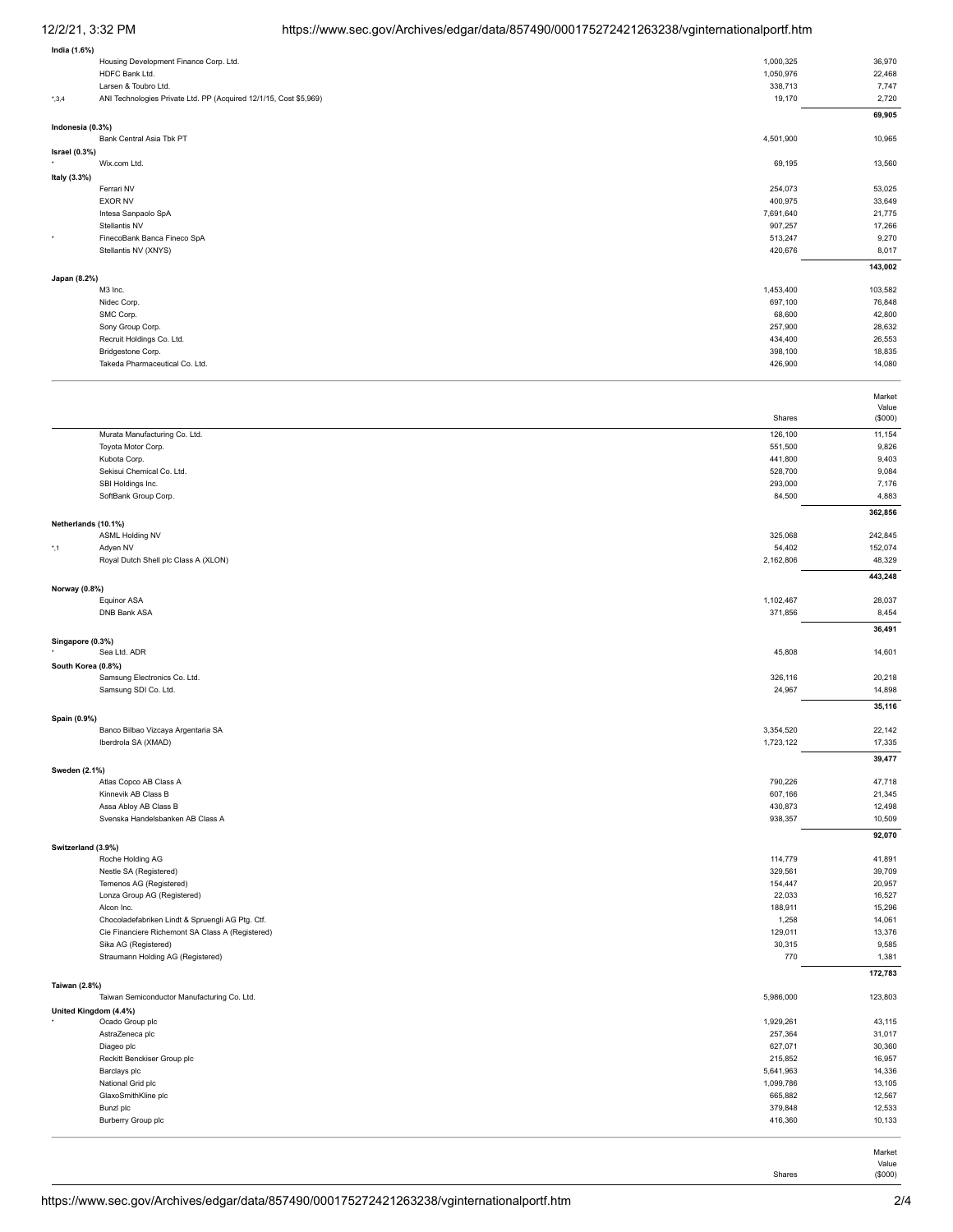## 12/2/21, 3:32 PM https://www.sec.gov/Archives/edgar/data/857490/000175272421263238/vginternationalportf.htm

|                   | Whitbread plc                                           | 188,765   | 8,393     |
|-------------------|---------------------------------------------------------|-----------|-----------|
|                   |                                                         |           | 192,516   |
|                   | United States (16.1%)                                   |           |           |
| ٠                 | MercadoLibre Inc.                                       | 119,415   | 200,546   |
| ٠                 | Moderna Inc.                                            | 499,040   | 192,061   |
| $\star$           | Illumina Inc.                                           | 245,863   | 99,725    |
| $\star$           | Tesla Inc.                                              | 121,623   | 94,316    |
| ٠                 | Spotify Technology SA                                   | 413,577   | 93,195    |
| ۰                 | Booking Holdings Inc.                                   | 5,965     | 14,160    |
| ۰                 | Oatly Group AB ADR                                      | 827,648   | 12,514    |
| $\star$           | Meli Kaszek Pioneer Corp. Class A                       | 115,328   | 1,274     |
|                   |                                                         |           | 707,791   |
|                   | Total Common Stocks (Cost \$2,677,067)                  |           | 4,171,762 |
|                   | Preferred Stock (0.6%)                                  |           |           |
| $^*,3,4,5$        | You & Mr. Jones PP (Acquired 9/23/15) (Cost \$5,200)    | 5,200,000 | 26,000    |
|                   | Temporary Cash Investments (5.1%)                       |           |           |
|                   | Money Market Fund (5.1%)                                |           |           |
| 6,7               | Vanguard Market Liquidity Fund, 0.068% (Cost \$223,779) | 2,237,794 | 223,779   |
|                   | Total Investments (100.5%) (Cost \$2,906,046)           |           | 4,421,541 |
|                   | Other Assets and Liabilities-Net (-0.5%)                |           | (20, 383) |
|                   | Net Assets (100%)                                       |           | 4,401,158 |
| Cost is in \$000. |                                                         |           |           |

Non-income-producing security.

Security exempt from registration under Rule 144A of the Securities Act of 1933. Such securities may be sold in transactions exempt from registration, normally to qualified institutional buyers. At September 30, 2021, the \$414,862,000, representing 9.4% of net assets.

2 Includes partial security positions on loan to broker-dealers. The total value of securities on loan is \$16,337,000.

3 Restricted securities totaling \$28,720,000, representing 0.7% of net assets.

Security value determined using significant unobservable inputs.

5 Perpetual security with no stated maturity date.

6 Affiliated money market fund available only to Vanguard funds and certain trusts and accounts managed by Vanguard. Rate shown is the 7-day yield.

7 Collateral of \$16,726,000 was received for securities on loan, of which \$16,722,000 is held in Vanguard Market Liquidity Fund and \$4,000 is held in cash.

ADR—American Depositary Receipt.

PP—Private Placement.

Ptg. Ctf.—Participating Certificates.

#### **Derivative Financial Instruments Outstanding as of Period End**

Futures Contracts

|                                    |               |                                        |                    | (\$000)                                                   |
|------------------------------------|---------------|----------------------------------------|--------------------|-----------------------------------------------------------|
|                                    | Expiration    | Number of<br>Long (Short)<br>Contracts | Notional<br>Amount | Value and<br>Unrealized<br>Appreciation<br>(Depreciation) |
| Long Futures Contracts             |               |                                        |                    |                                                           |
| MSCI EAFE Index                    | December 2021 | 957                                    | 108,476            | (5, 178)                                                  |
| <b>MSCI Emerging Markets Index</b> | December 2021 | 760                                    | 47,333             | (2, 100)                                                  |
|                                    |               |                                        |                    | (7, 278)                                                  |

A. Security Valuation: Securities are valued as of the close of trading on the New York Stock Exchange (generally 4 p.m., Eastern time) on the valuation date. Equity securities are valued at the latest quoted sales prices official closing prices taken from the primary market in which each security trades; such securities not traded on the valuation date are valued at the mean of the latest quoted bid and asked prices. Securities for which market quotations are not readily available, or whose values have been affected by events occurring before the portfolio's pricing time but after the close of the securities' primary markets, are valued at their fair value calculated according to procedures adopted by the board of trustees. These procedures include obtaining quotations from an independent pricing service, monitoring news to identify significant market- or security-specific events, and evaluating changes in the values of foreign market proxies (for example, ADRs, futures contracts, or exchange-traded funds), between the time the foreign markets close and the portfolio's pricing time. When fair-value pricing is employed, the prices of securities used by a portfolio to calculate its net asset value may differ from quoted or published prices for the same securities. Investments in Vanguard Market Liquidity Fun are valued at that fund's net asset value.

Temporary cash investments are valued using the latest bid prices or using valuations based on a matrix system (which considers such factors as security prices, yields, maturities, and ratings), both as furnished by independent pricing services.

B. Foreign Currency: Securities and other assets and liabilities denominated in foreign currencies are translated into U.S. dollars using exchange rates obtained from an independent third party as of the portfolio's pricing time on the valuation date. Realized gains (losses) and unrealized appreciation (depreciation) on investment securities include the effects of changes in exchange rates since the securities were purchased, combined with the effects of changes in security prices. Fluctuations in the value of other assets and liabilities resulting from changes in exchange rates are recorded as unrealized foreign currency gains (losses) until the assets or liabilities are settled in cash, at which time they are recorded as realized foreign currency gains (losses).

C. Futures Contracts: The portfolio uses index futures contracts to a limited extent, with the objective of maintaining full exposure to the stock market while maintaining liquidity. The portfolio may purchase or sell futu contracts to achieve a desired level of investment, whether to accommodate portfolio turnover or cash flows from capital share transactions. The primary risks associated with the use of futures contracts are imperfect correlation between changes in market values of stocks held by the portfolio and the prices of futures contracts, and the possibility of an illiquid market. Counterparty risk involving futures is mitigated because a regula clearinghouse is the counterparty instead of the clearing broker. To further mitigate counterparty risk, the portfolio trades futures contracts on an exchange, monitors the financial strength of its clearing brokers and clearinghouse, and has entered into clearing agreements with its clearing brokers. The clearinghouse imposes initial margin requirements to secure the portfolio's performance and requires daily settlement of variation margin representing changes in the market value of each contract. Any securities pledged as initial margin for open contracts are noted in the Schedule of Investments.

Futures contracts are valued at their quoted daily settlement prices. Fluctuations in the value of the contracts are recorded as an asset (liability).

D. Various inputs may be used to determine the value of the portfolio's investments and derivatives. These inputs are summarized in three broad levels for financial statement purposes. The inputs or methodologies used to value securities are not necessarily an indication of the risk associated with investing in those securities.

#### **Level 1**—Quoted prices in active markets for identical securities.

**Level 2**—Other significant observable inputs (including quoted prices for similar securities, interest rates, prepayment speeds, credit risk, etc.).

Level 3-Significant unobservable inputs (including the portfolio's own assumptions used to determine the fair value of investments). Any investments and derivatives valued with significant unobservable inputs are noted on the Schedule of Investments.

The following table summarizes the market value of the portfolio's investments and derivatives as of September 30, 2021, based on the inputs used to value them:

|                                       | Level 1<br>(\$000) | Level 2<br>(\$000) | Level 3<br>(S000)        | Total<br>(\$000) |
|---------------------------------------|--------------------|--------------------|--------------------------|------------------|
| Investments                           |                    |                    |                          |                  |
| Assets                                |                    |                    |                          |                  |
| Common Stocks-North and South America | 768,388            |                    | $\overline{\phantom{0}}$ | 768,388          |